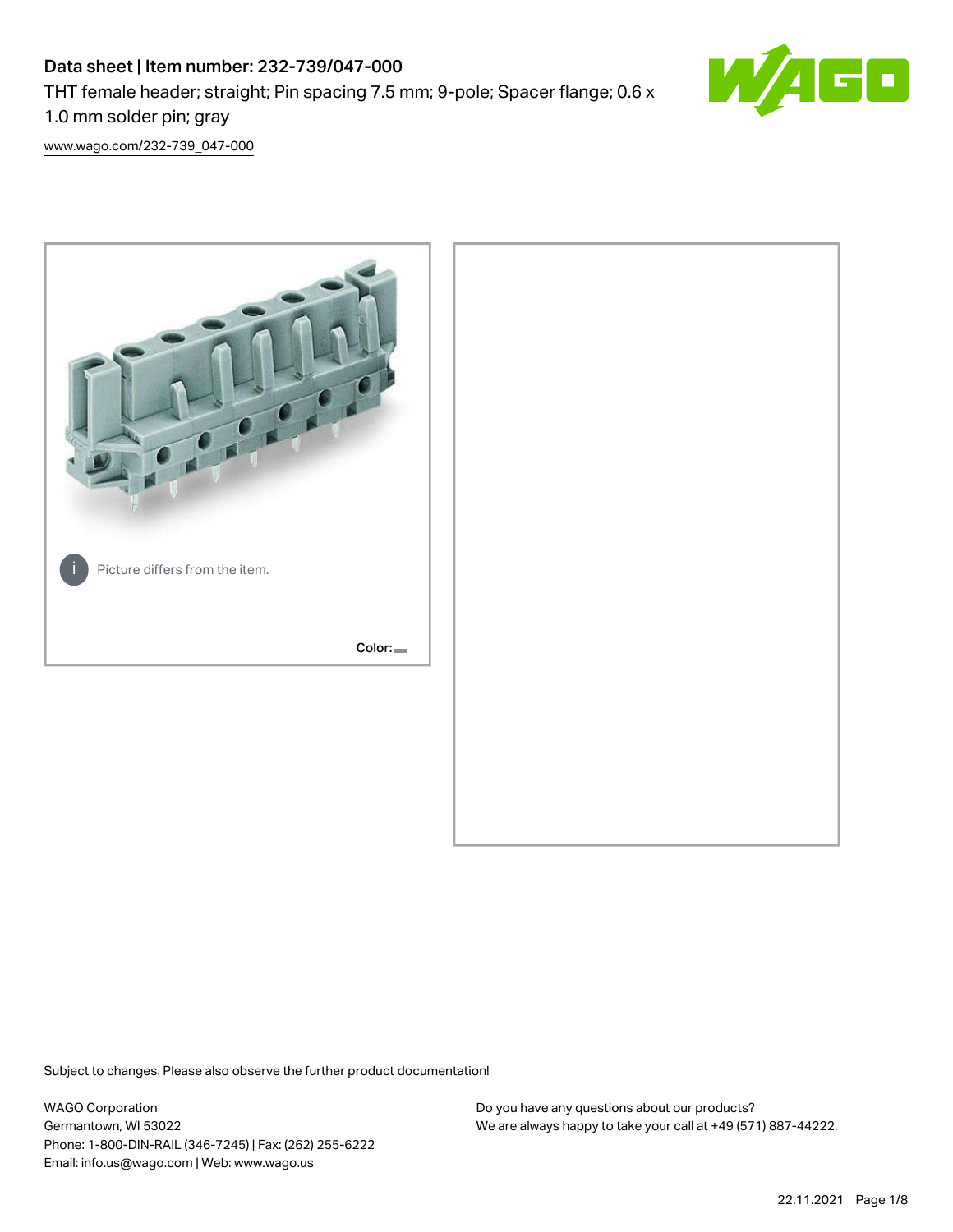

Dimensions in mm

 $L =$  (pole no.  $-1$ ) x pin spacing + 5 mm

 $L1 = L + 3$  mm

 $L2 = L + 8.8$  mm

```
L3 = L + 14.8 mm
```
2- to 3-pole female connectors – one latch only

#### Item description

- **Horizontal or vertical PCB mounting via straight or angled solder pins**
- For board-to-board and board-to-wire connections

Subject to changes. Please also observe the further product documentation!

WAGO Corporation Germantown, WI 53022 Phone: 1-800-DIN-RAIL (346-7245) | Fax: (262) 255-6222 Email: info.us@wago.com | Web: www.wago.us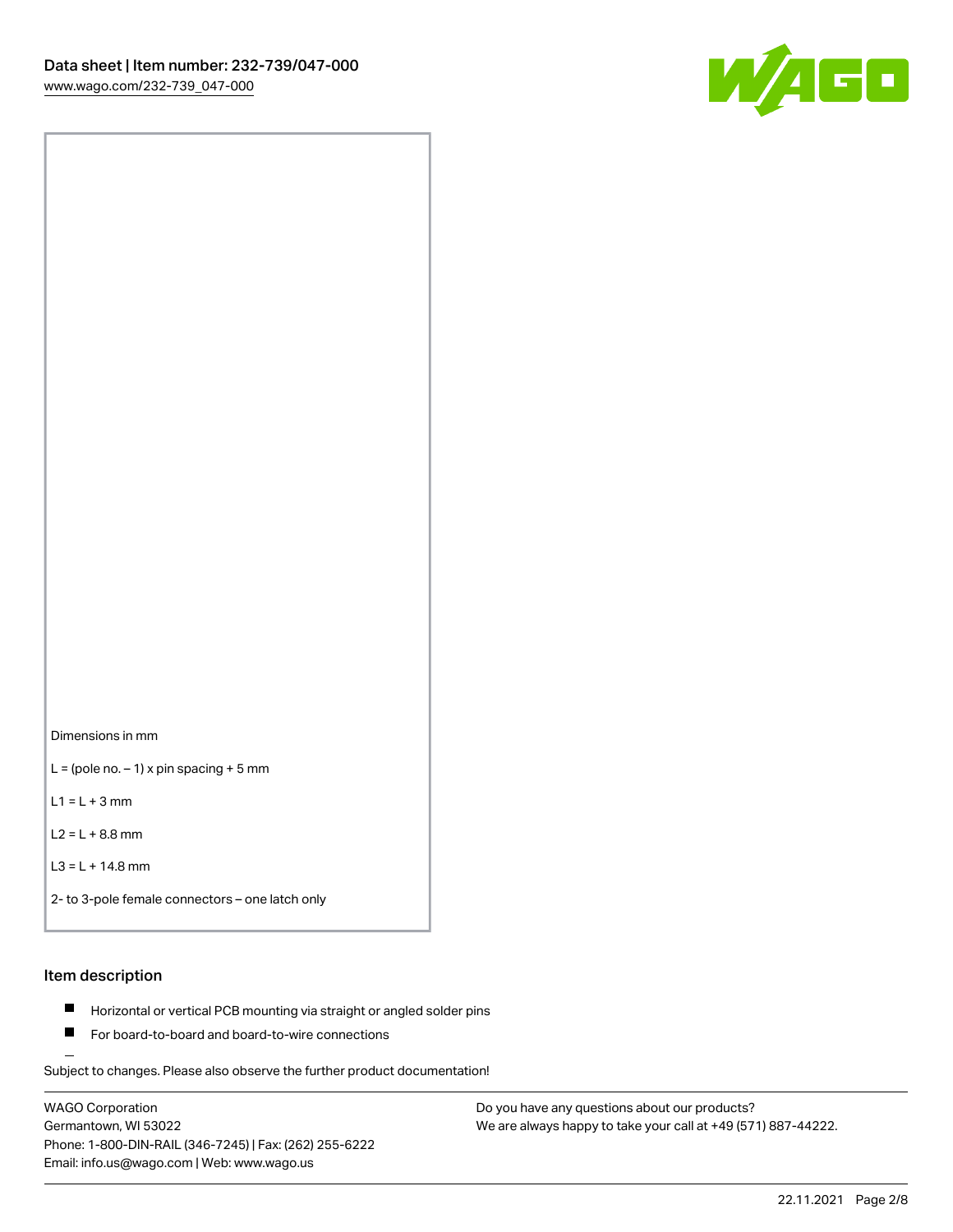- $\blacksquare$ Touch-proof PCB outputs
- $\blacksquare$ Easy-to-identify PCB inputs and outputs
- With coding fingers  $\blacksquare$

# Data

## Notes

| Safety information 1 | The MCS-MULTI CONNECTION SYSTEM includes connectors<br>without breaking capacity in accordance with DIN EN 61984. When<br>used as intended, these connectors must not be connected<br>/disconnected when live or under load. The circuit design should<br>ensure header pins, which can be touched, are not live when<br>unmated. |
|----------------------|-----------------------------------------------------------------------------------------------------------------------------------------------------------------------------------------------------------------------------------------------------------------------------------------------------------------------------------|
| Variants:            | Other pole numbers<br>3.8 mm pin projection for male headers with straight solder pins<br>Gold-plated or partially gold-plated contact surfaces<br>Other versions (or variants) can be requested from WAGO Sales or<br>configured at https://configurator.wago.com/                                                               |

## Electrical data

#### IEC Approvals

| Ratings per                 | IEC/EN 60664-1                                                       |
|-----------------------------|----------------------------------------------------------------------|
| Rated voltage (III / 3)     | 500 V                                                                |
| Rated surge voltage (III/3) | 6 <sub>kV</sub>                                                      |
| Rated voltage (III/2)       | 630 V                                                                |
| Rated surge voltage (III/2) | 6 <sub>k</sub> V                                                     |
| Nominal voltage (II/2)      | 1000V                                                                |
| Rated surge voltage (II/2)  | 6 <sub>k</sub> V                                                     |
| Rated current               | 12A                                                                  |
| Legend (ratings)            | (III / 2) $\triangleq$ Overvoltage category III / Pollution degree 2 |

#### UL Approvals

| Approvals per                  | UL 1059 |
|--------------------------------|---------|
| Rated voltage UL (Use Group B) | 300 V   |
| Rated current UL (Use Group B) | 15 A    |
| Rated voltage UL (Use Group D) | 300 V   |
| Rated current UL (Use Group D) | 10 A    |

Subject to changes. Please also observe the further product documentation!

WAGO Corporation Germantown, WI 53022 Phone: 1-800-DIN-RAIL (346-7245) | Fax: (262) 255-6222 Email: info.us@wago.com | Web: www.wago.us Do you have any questions about our products? We are always happy to take your call at +49 (571) 887-44222.

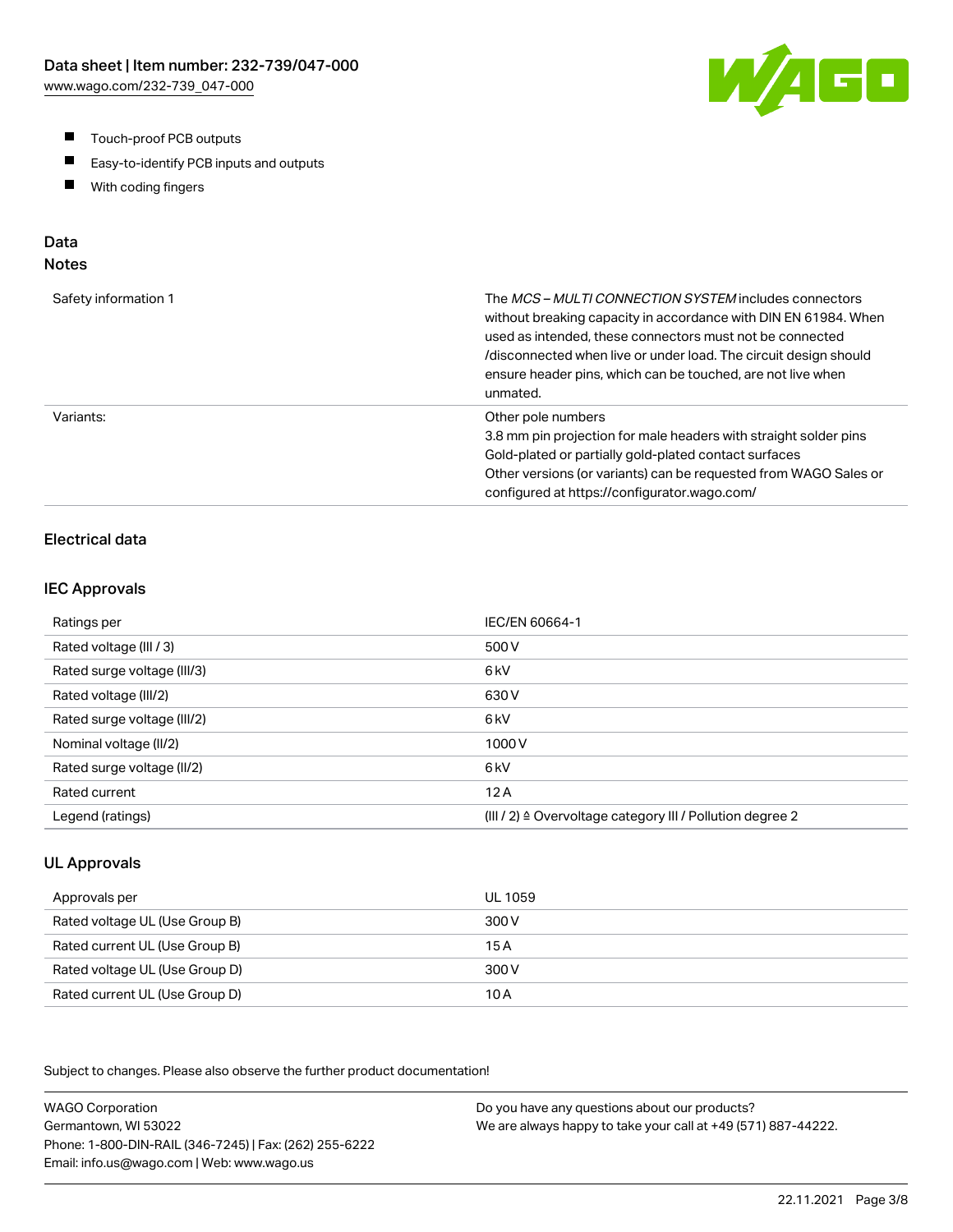

#### Ratings per UL

| Rated voltage UL 1977 | 600 V |
|-----------------------|-------|
| Rated current UL 1977 |       |

#### CSA Approvals

| Approvals per                   | CSA   |
|---------------------------------|-------|
| Rated voltage CSA (Use Group B) | 300 V |
| Rated current CSA (Use Group B) | 15 A  |
| Rated voltage CSA (Use Group D) | 300 V |
| Rated current CSA (Use Group D) | 10 A  |

#### Connection data

| Total number of potentials |  |
|----------------------------|--|
| Number of connection types |  |
| Number of levels           |  |

#### Connection 1

| Number of poles |  |
|-----------------|--|
|                 |  |

# Physical data

| Pin spacing                          | 7.5 mm / 0.295 inch   |
|--------------------------------------|-----------------------|
| Width                                | 79.8 mm / 3.142 inch  |
| Height                               | 23.25 mm / 0.915 inch |
| Height from the surface              | 18.25 mm / 0.719 inch |
| Depth                                | 11.6 mm / 0.457 inch  |
| Solder pin length                    | 5 mm                  |
| Solder pin dimensions                | $0.6 \times 1$ mm     |
| Drilled hole diameter with tolerance | $1.3$ $(+0.1)$ mm     |

## Mechanical data

| Mounting type | Mounting flange             |
|---------------|-----------------------------|
| Mounting type | Flush feed-through mounting |
|               | Panel mounting              |

Subject to changes. Please also observe the further product documentation!

| <b>WAGO Corporation</b>                                | Do you have any questions about our products?                 |
|--------------------------------------------------------|---------------------------------------------------------------|
| Germantown, WI 53022                                   | We are always happy to take your call at +49 (571) 887-44222. |
| Phone: 1-800-DIN-RAIL (346-7245)   Fax: (262) 255-6222 |                                                               |
| Email: info.us@wago.com   Web: www.wago.us             |                                                               |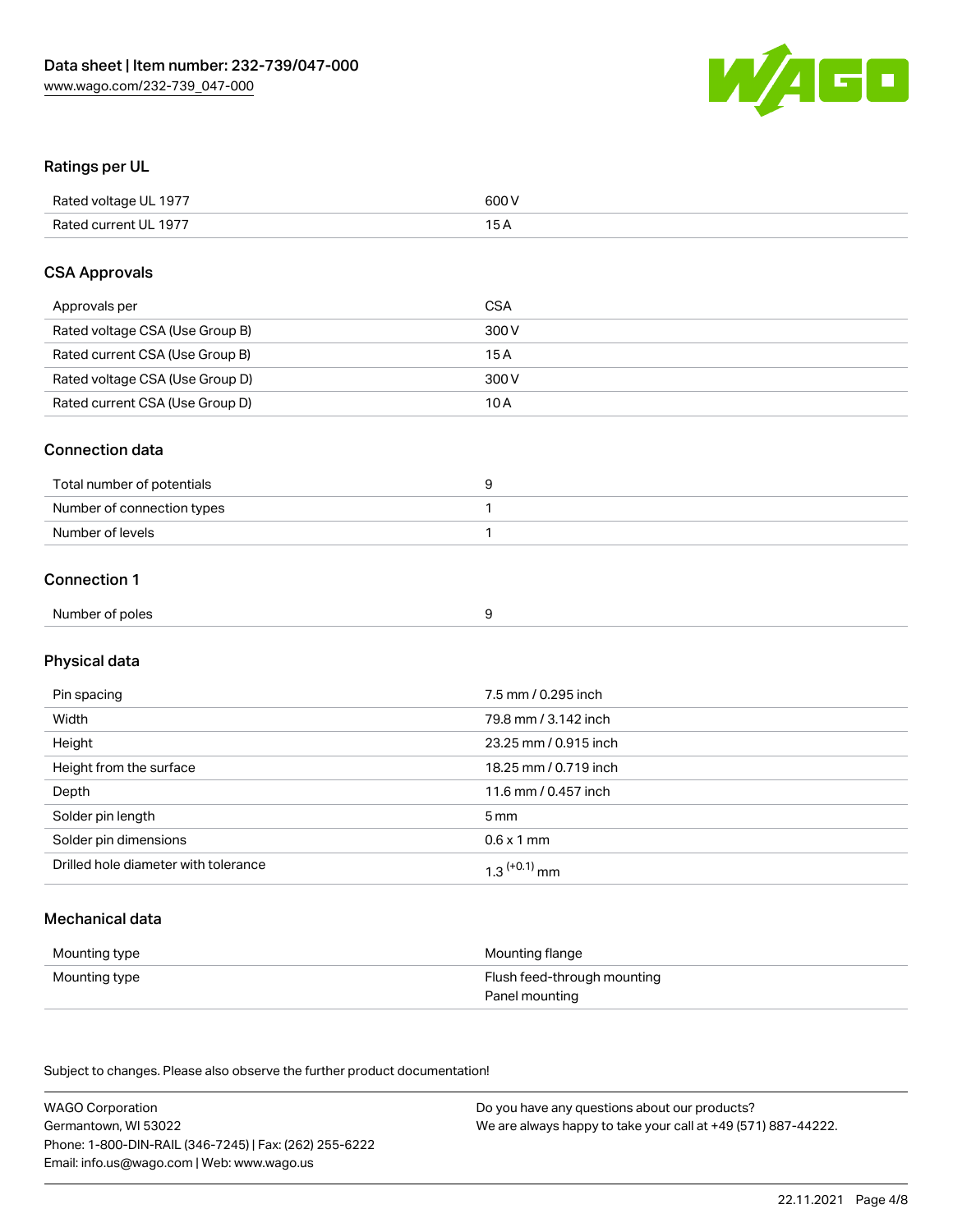[www.wago.com/232-739\\_047-000](http://www.wago.com/232-739_047-000)



#### Plug-in connection

| Contact type (pluggable connector) | Female header |
|------------------------------------|---------------|
| Connector (connection type)        | for PCB       |
| Mismating protection               | No            |
| Mating direction to the PCB        | 90 °          |
| Locking of plug-in connection      | Without       |

## PCB contact

| PCB Contact                         | THT                                        |
|-------------------------------------|--------------------------------------------|
| Solder pin arrangement              | over the entire female connector (in-line) |
| Number of solder pins per potential |                                            |

#### Material data

| Color                       | gray             |
|-----------------------------|------------------|
| Material group              |                  |
| Insulation material         | Polyamide (PA66) |
| Flammability class per UL94 | V <sub>0</sub>   |
| Contact material            | Copper alloy     |
| Contact plating             | tin-plated       |
| Fire load                   | $0.222$ MJ       |
| Weight                      | 10.8g            |

#### Environmental requirements

| Limit temperature range | -60  +85 °C |
|-------------------------|-------------|
|-------------------------|-------------|

### Commercial data

| PU (SPU)              | 25 Stück      |
|-----------------------|---------------|
| Packaging type        | box           |
| Country of origin     | <b>DE</b>     |
| <b>GTIN</b>           | 4050821637974 |
| Customs tariff number | 85366990990   |

## Approvals / Certificates

#### Ship Approvals

| Logo | Approval | Additional Approval Text | name        |
|------|----------|--------------------------|-------------|
|      |          |                          | Certificate |

Subject to changes. Please also observe the further product documentation!

| <b>WAGO Corporation</b>                                | Do you have any questions about our products?                 |
|--------------------------------------------------------|---------------------------------------------------------------|
| Germantown, WI 53022                                   | We are always happy to take your call at +49 (571) 887-44222. |
| Phone: 1-800-DIN-RAIL (346-7245)   Fax: (262) 255-6222 |                                                               |
| Email: info.us@wago.com   Web: www.wago.us             |                                                               |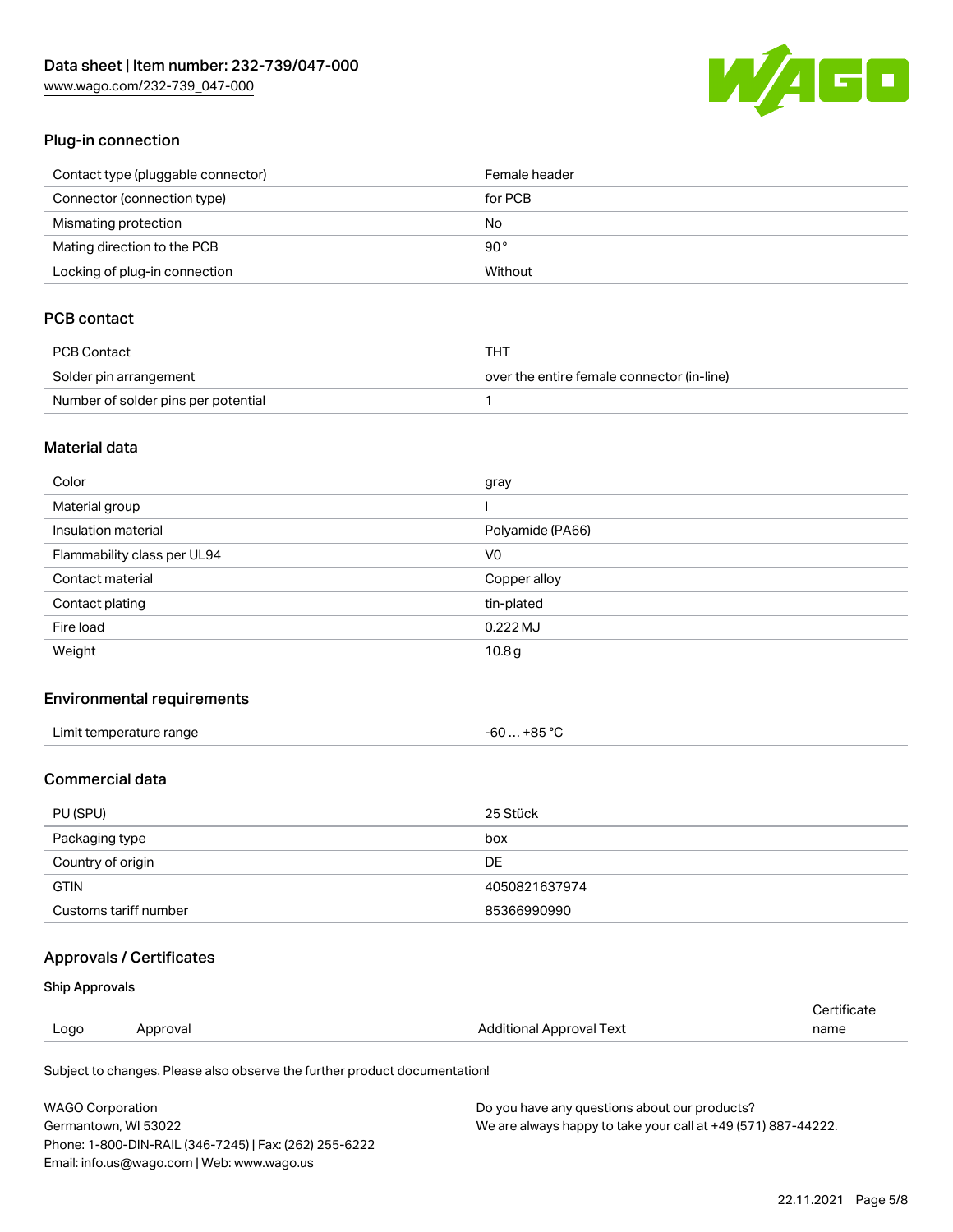## Data sheet | Item number: 232-739/047-000

[www.wago.com/232-739\\_047-000](http://www.wago.com/232-739_047-000)



| <b>ABS</b>          | <b>ABS</b><br>American Bureau of Shipping               |                                 | $19 -$<br>HG15869876-<br><b>PDA</b> |
|---------------------|---------------------------------------------------------|---------------------------------|-------------------------------------|
| <b>BUNEAU</b>       | BV<br>Bureau Veritas S.A.                               | IEC 60998                       | 11915/D0 BV                         |
|                     | <b>DNV GL</b><br>Det Norske Veritas, Germanischer Lloyd | EN 60998                        | TAE000016Z                          |
| <b>UL-Approvals</b> |                                                         |                                 |                                     |
|                     |                                                         |                                 | Certificate                         |
| Logo                | Approval                                                | <b>Additional Approval Text</b> | name                                |
|                     | <b>UR</b><br>Underwriters Laboratories Inc.             | UL 1059                         | E45172                              |
|                     | UR<br>Underwriters Laboratories Inc.                    | <b>UL 1977</b>                  | E45171                              |

#### **Counterpart**

| ltem no.731-609<br>www.wago.com/731-609<br>1-conductor male connector; CAGE CLAMP®; 2.5 mm <sup>2</sup> ; Pin spacing 7.5 mm; 9-pole; 2,50 mm <sup>2</sup> ; gray |  |
|-------------------------------------------------------------------------------------------------------------------------------------------------------------------|--|
|-------------------------------------------------------------------------------------------------------------------------------------------------------------------|--|

#### Optional accessories

Testing accessories



## Item no.: 210-136

| 10011110 2107100                     |                      |
|--------------------------------------|----------------------|
| Test plug; 2 mm Ø; with 500 mm cable | www.wago.com/210-136 |
|                                      |                      |

#### Item no.: 231-662

Test plugs for female connectors; for 7.5 mm and 7.62 mm pin spacing; 2,50 mm²; light gray [www.wago.com/231-662](http://www.wago.com/231-662)

Subject to changes. Please also observe the further product documentation!

WAGO Corporation Germantown, WI 53022 Phone: 1-800-DIN-RAIL (346-7245) | Fax: (262) 255-6222 Email: info.us@wago.com | Web: www.wago.us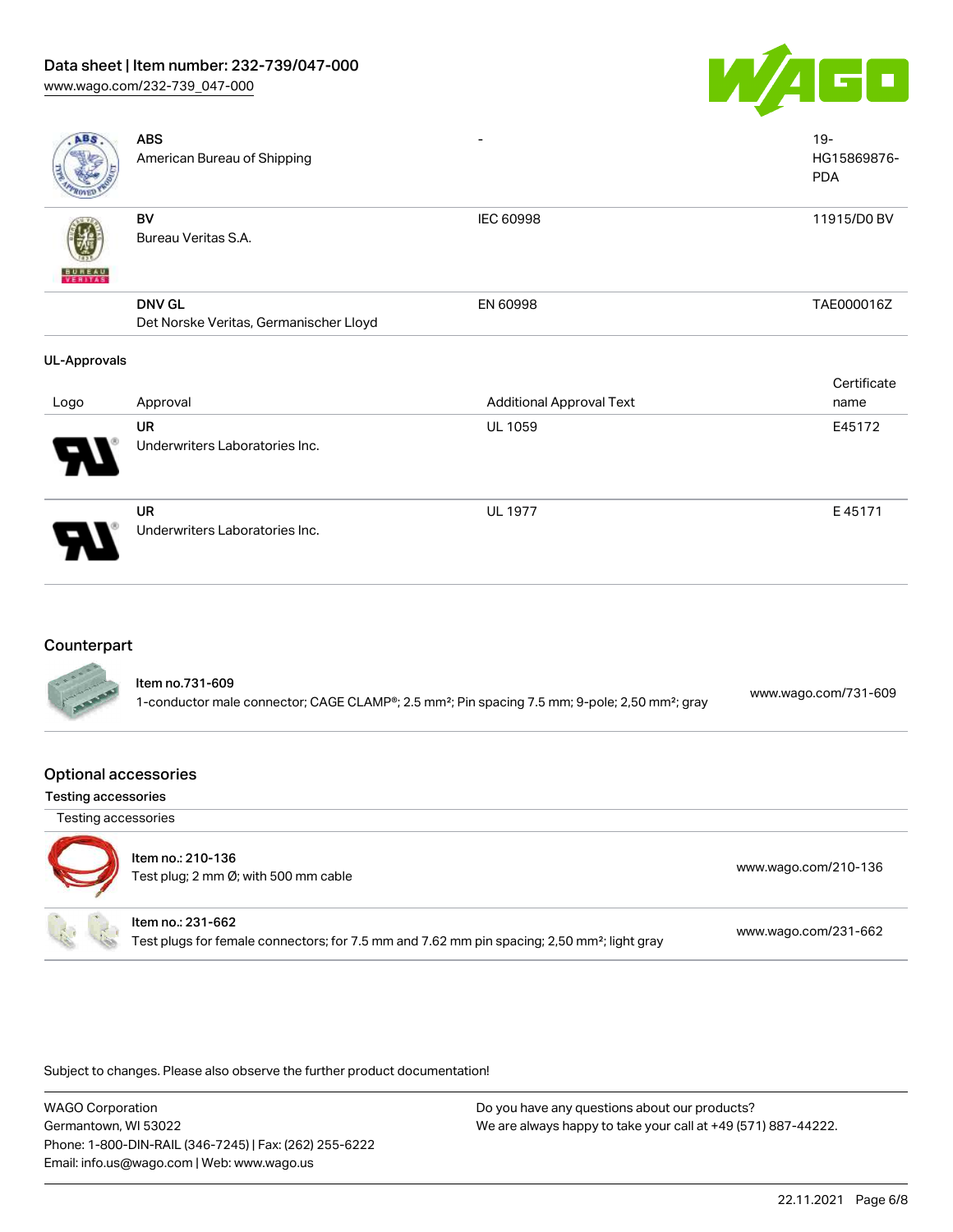

## Downloads Documentation

| <b>Additional Information</b>                                                                                                                                          |            |               |          |
|------------------------------------------------------------------------------------------------------------------------------------------------------------------------|------------|---------------|----------|
| Technical explanations                                                                                                                                                 | 2019 Apr 3 | pdf<br>2.0 MB | Download |
| <b>CAD</b> files                                                                                                                                                       |            |               |          |
| CAD data                                                                                                                                                               |            |               |          |
| 2D/3D Models 232-739/047-000                                                                                                                                           |            | <b>URL</b>    | Download |
| <b>PCB Design</b>                                                                                                                                                      |            |               |          |
| Symbol and Footprint 232-739/047-000                                                                                                                                   |            | <b>URL</b>    | Download |
| CAx data for your PCB design, consisting of "schematic symbols and PCB footprints",<br>allow easy integration of the WAGO component into your development environment. |            |               |          |
| Supported formats:                                                                                                                                                     |            |               |          |
| ш<br>Accel EDA 14 & 15                                                                                                                                                 |            |               |          |
| $\blacksquare$<br>Altium 6 to current version                                                                                                                          |            |               |          |
| ш<br>Cadence Allegro                                                                                                                                                   |            |               |          |
| ш<br>DesignSpark                                                                                                                                                       |            |               |          |
| L<br>Eagle Libraries                                                                                                                                                   |            |               |          |
| H<br>KiCad                                                                                                                                                             |            |               |          |
| $\overline{\phantom{a}}$<br>Mentor Graphics BoardStation                                                                                                               |            |               |          |
| ш<br>Mentor Graphics Design Architect                                                                                                                                  |            |               |          |
| ш<br>Mentor Graphics Design Expedition 99 and 2000                                                                                                                     |            |               |          |
| ш<br>OrCAD 9.X PCB and Capture                                                                                                                                         |            |               |          |
| ш<br>PADS PowerPCB 3, 3.5, 4.X, and 5.X                                                                                                                                |            |               |          |
| $\blacksquare$<br>PADS PowerPCB and PowerLogic 3.0                                                                                                                     |            |               |          |
| $\blacksquare$<br>PCAD 2000, 2001, 2002, 2004, and 2006                                                                                                                |            |               |          |
| ш<br>Pulsonix 8.5 or newer                                                                                                                                             |            |               |          |
| <b>STL</b>                                                                                                                                                             |            |               |          |
| 3D STEP                                                                                                                                                                |            |               |          |
| TARGET 3001!                                                                                                                                                           |            |               |          |
| View Logic ViewDraw<br>П                                                                                                                                               |            |               |          |
| H<br>Quadcept                                                                                                                                                          |            |               |          |

.<br>Subject to changes. Please also observe the further product documentation!

WAGO Corporation Germantown, WI 53022 Phone: 1-800-DIN-RAIL (346-7245) | Fax: (262) 255-6222 Email: info.us@wago.com | Web: www.wago.us